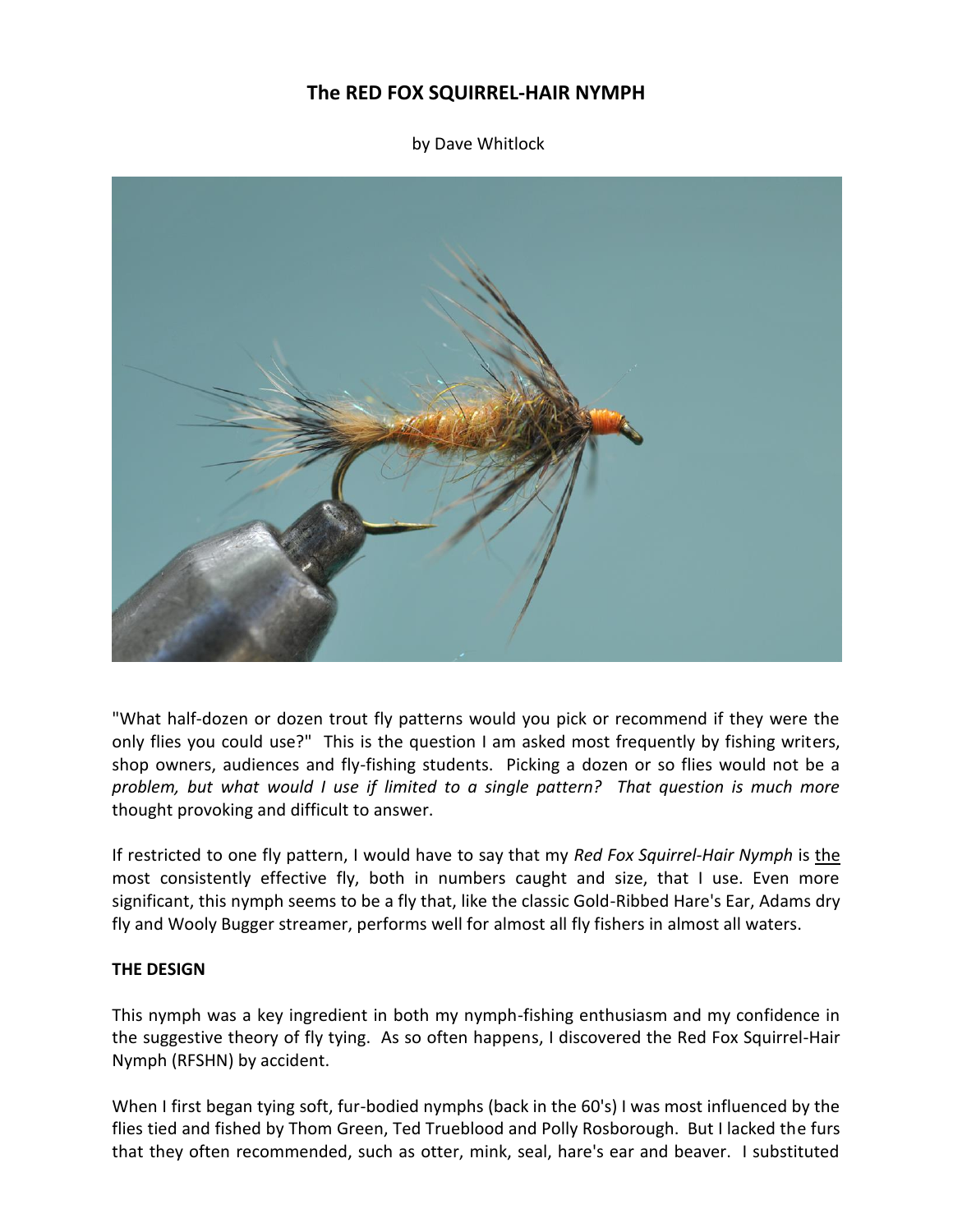the gray and red fox squirrels, muskrat and rabbit that I could obtain locally, often from road kill, for my nymphs but seriously lacked the confidence that these would have the same magically effective qualities of the three master's nymphs.

The RFSH Nymph worked well for me from the very start and so my confidence increased. As the years have passed, I have been fortunate enough to gain a fine inventory of furs, synthetic dubbing and other useful fly materials, but I have yet to tie a nymph pattern with any other fur that is more effective for me for my all-purpose fly fishing.

## **AN IMPRESSIONISTIC IMITATION**

The Red Fox Squirrel-Hair Nymph, in its pattern and form, is an impressionistic fly. This means that it looks alive, vulnerable and edible to fish without looking exactly like a specific creature. A trout, actively feeding or not, seldom ignores such a morsel swimming or drifting toward it.

By maintaining the unique material pattern while varying its size and profile, you can make the nymph closely mimic numerous trout foods: certain species of mayflies, stoneflies, caddisflies, midges, damselflies, scuds, sowbugs and crayfish. The nymph is a tempting tidbit regardless of what a particular fish is preparing to dine on. If presented and fished like a specific live food, say an emerging caddis pupa or a swimming scud, the fly becomes more actively imitative rather than passively suggestive.



Red Fox Squirrel Nymph Variations: 1. Bead-head, rubber-legged 2. Caddis pupa 3. October caddis pupa 4. Standard RFSHN 5. Bead-head 6. Crustacean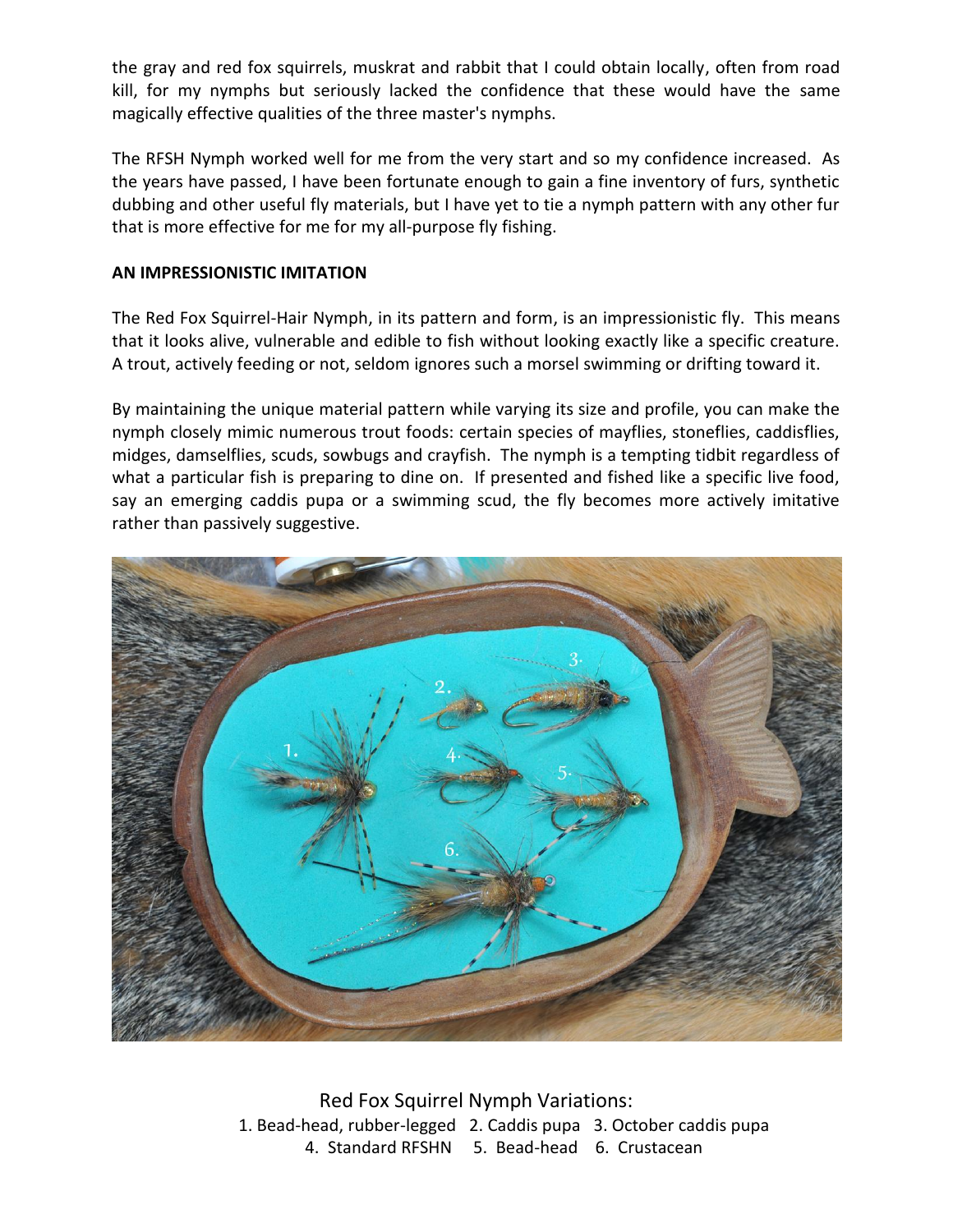The material used to tie the Red Fox Squirrel-Hair Nymph is most responsible for the fly's effectiveness. It is tied with rich orange-tan red fox squirrel belly fur and the spicy spectrum of tan, cream, gray, black and white from the red fox squirrel back. I blend each fur with a matching, glossy 'SLF' synthetic fiber and thinly rib the fly with gold oval tinsel or pearlescent gold Flashabou. This combination gives this pattern the light, natural coloring so common in natural aquatic insects and crustaceans, especially during the vulnerable soft-shell stage which trout seem to prefer.

The soft texture of the fur further enhances the attractiveness to fish. Water, air bubbles and light on the tinseled fur body create halos of visual liveliness and movement and the dubbed body has a Velcro-like holding effect on a biting fish's teeth. I've found that in many cases, the scruffiness and absorption of natural odors from extended use even **increases** the nymph's effectiveness.

## **TYING TIPS**

For the standard RFSH Nymph, use a 2XL hook. Weight the shank with lead or copper wire. Use wire diameter equal to the hook wire diameter and wrap over the middle half of the shank ...a necessity).

The tail is a small tuft of three or four red fox squirrel back guard hairs and under-fur. The tail's length is equal to 1/2 the shank's length and actually represents both the body extension past the bend of the hook and the tail appendages. Leave only the tan base exposed (tie down the gray base hair found next to the skin). This will give the same color extension to the abdomen and tail base.

The abdomen can be 1/2 or 2/3 the hook shank length, tapering to a thicker diameter forward over the lead wraps. On very small hooks, sizes #14 - #18, I clip off the long free ends of the guard hairs on the abdomen to help the nymph sink. For hook sizes #16 and smaller, I use the finest, shortest squirrel hair.

For the rib on the smaller sizes (#16-#20) I use gold wire. For #14-#10 hooks I use the smallest size oval tinsel (size 18) and from #8 to #2, I use size 16 or 14 oval tinsel. The rib does not necessarily suggest body segmentation when wrapped over the dubbing. It gives a definite illusion of transparency and lifelike movement to the nymph under the water.

The thorax should be enlarged compared to the abdomen and should be loosely wound so that guard-hair tips will radiate off this section to simulate legs, wing cases, antennae and gills. When I wish to simulate the larger, leggy stoneflies, damsel nymphs and caddis pupae, I make one turn of soft, webby, Metz dark-ginger hen back or brown partridge feathers immediately in front of the thorax and trim off all but six or eight of the fibers.

To suggest more closely other natural nymphal shapes use hooks with longer or shorter shanks. Smaller long-shank hooks also have the advantage of hooking with less strike pressure and they seldom hang up when bounced over the bottom. If the nymph must be fished where hang-ups occur, add a nylon loop snag-guard to the nymph.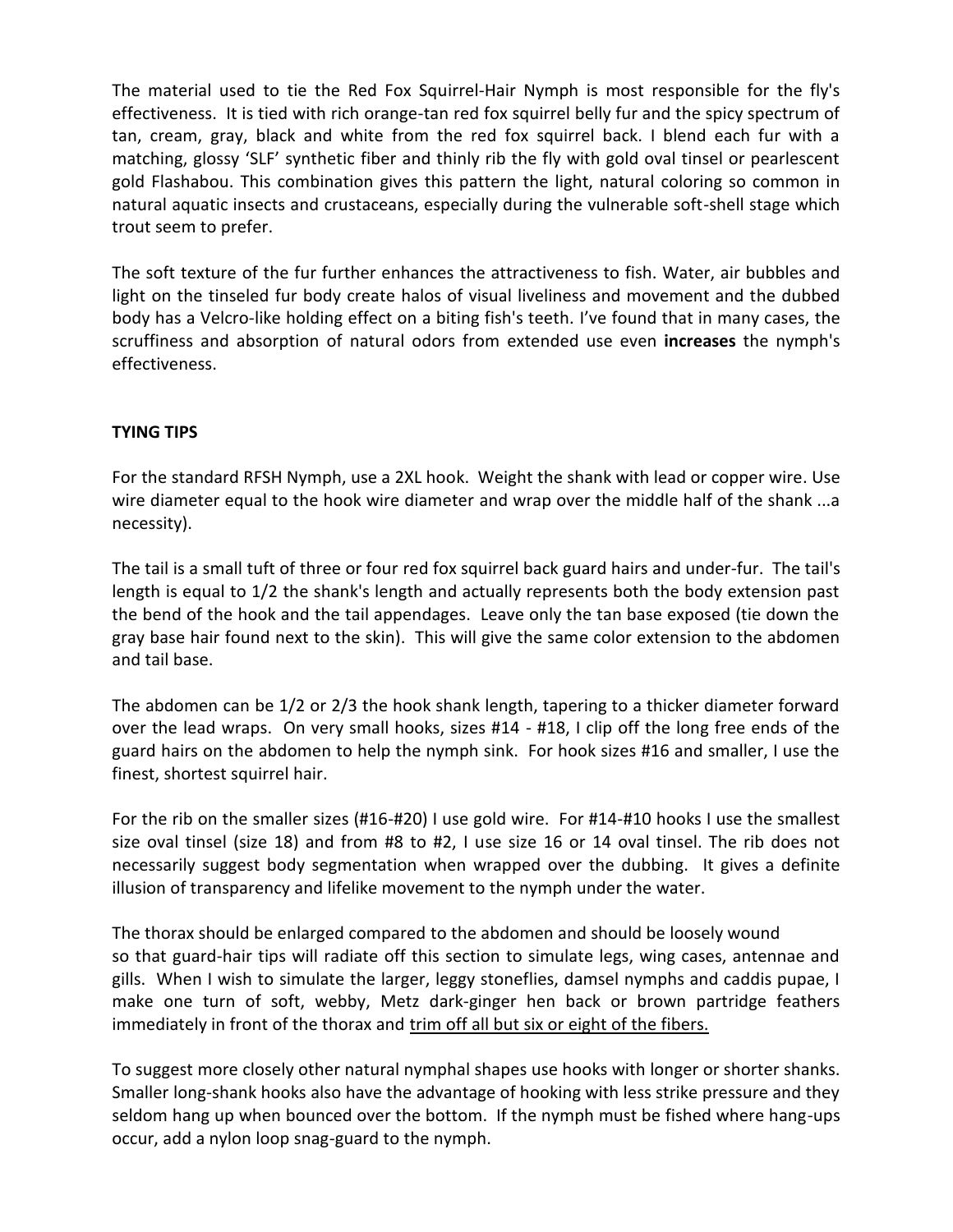Exact imitation of the color of this nymph is not necessary and at times I even mix additional bits of olive, florescent orange, florescent green or red and black into the dubbing for a wider color choice to cope with water color, clarity, natural colors and other variations.

### **DUBBING BLENDS**

For dubbing, shave the fur directly off the hide with electric hair clippers used for human or animal grooming. With razor blade, cut some of the back hide into convenient 1/2-inch wide strips for tailing material. The bridle-barred back hair of the gray or red fox squirrel also makes a marvelous addition for blending with natural hair or synthetic fibers of one plain color. Blending gives the dubbing more character and a better natural lifelike look. Squirrel fur also takes most dyes quickly, so tinting it olive, yellow, gold and brown makes it even more versatile.

Young squirrels have finer, softer fur for dubbing smaller nymphs. Hair from summer-hunted squirrels is too thin, short and wiry for ideal dubbing. Late fall and winter hides have the longest hair and are densely furred with the best dubbing. If you find squirrel hair that seems too short or grainy for easy dubbing, simply blend it with a small amount of similar-colored, longer rabbit or muskrat fur or soft, synthetic fibers. This makes the squirrel hair dub easier on thread and hooks.

The easiest way to get the exact dubbing color and material blend is to get the **Dave Whitlock/SLF** packaged dubbing, #1 and #2, manufactured by Wapsi.

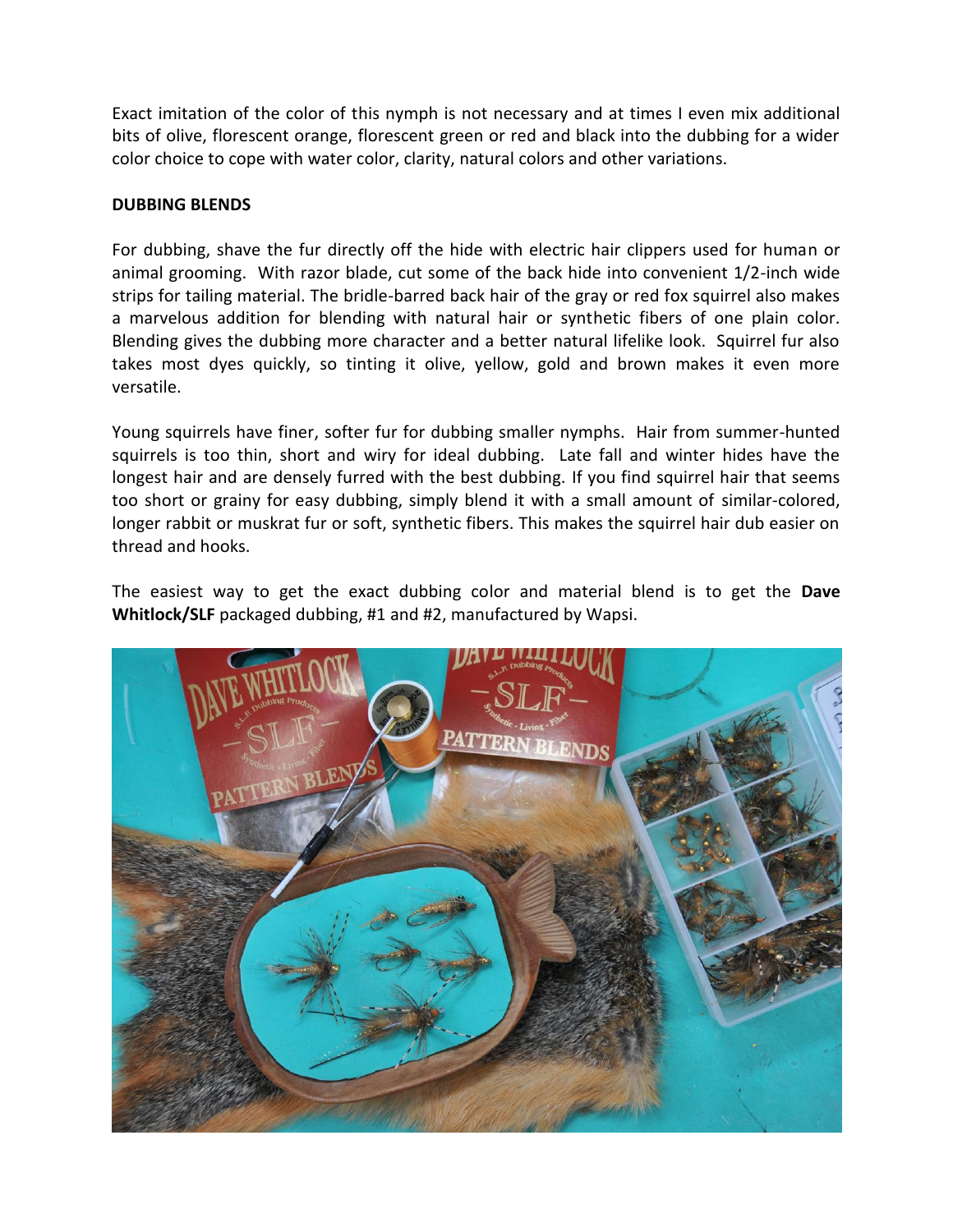To catch more fish with the Red Fox Squirrel-Hair Nymph, sharpen the hook's point and bend down the barb. This assures more consistent hooking, much simpler unhooking, and it reduces trout-handling damage for faster fish recovery and releases.

As we perfect our capability to catch more trout on flies, we must also resolve to use better ways to recycle them! We will all catch and enjoy more trout, salmon, grayling, steelhead, char and whitefish if we practice thoughtful and careful catch and release.

## **DAVE WHITLOCK'S RED FOX SQUIRREL-HAIR NYMPH Recipe**

- **HOOK:** Tiemco 5262 (standard & bead head); Tiemco 2313, 2302 (caddis emerger); Tiemco 2457 (scud): Sizes 2-20
- **THREAD**: Black or orange 70 Wapsi Ultra Thread
- **CEMENT**: Dave's Flexament & Zap-A-Gap
- **HOOK WEIGHTING**: lead wire, diameter of hook wire, 8 to 12 wraps
- **ABDOMEN**: Belly fur from red fox squirrel skin mixed 50/50 with sienna or fox tan Antron dubbing OR **Dave Whitlock SLF Dubbing - #1** (blended to my specs). Abdomen should be 1/2 to 2/3 of the overall body length
- **THORAX**: Back fur from red fox squirrel skin mixed 50/50 with charcoal Antron dubbing OR **Dave Whitlock SLF Dubbing - #2**
- **RIB:** Oval gold tinsel or orange-pearlescent Flashabou
- **TAIL**: Small tuft of back fur from red fox squirrel skin
- **LEGS**: (On sizes 10 and larger) Metz dark ginger back-hackle or back-hackle of Partridge, one turn

*NOTE*: Squirrel **tail** hair is completely unsatisfactory for this nymph's body or tail. Hair from the animal's body, not the tail must be used.

If red fox squirrel is not available, lightly dye grey fox squirrel with a tangerine or orange dye. You may substitute hare's mask for back fur and bleached muskrat, beaver or Australian opossum for belly fur. (When bleached, a medium grey fur first changes to a color similar to the red fox squirrel's belly.)

For fly fishers who do not tie nymphs, my Red Fox Squirrel-Hair Nymph is manufactured in a wide range of densities, body shapes and sizes by Rainy's Flies in the United States and exported to many European countries. Rainy's is the only manufacturer I endorse as versions that are tied correctly.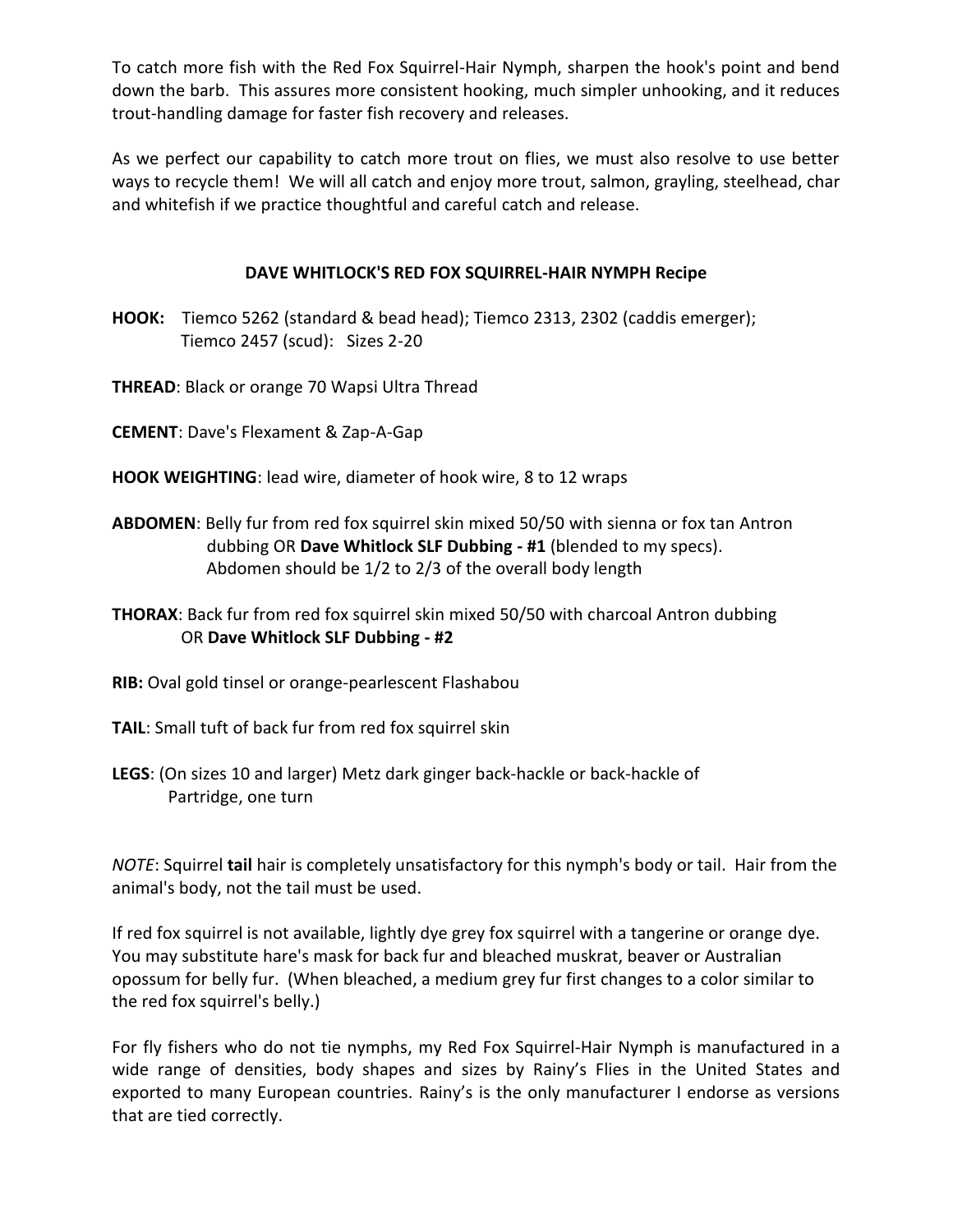### **FISHING THE RED FOX SQUIRREL-HAIR NYMPH**

When fishing the RFSH Nymph, I vary my presentation to best suit the water type, depth and natural nymph action the fish would be most likely to key on.

STREAMS: The most consistent way to catch trout on the RFSHN in streams is to dead drift it, just off the bottom. I use a long knotless tapered leader with fluorocarbon tippet and a floating line for these presentations. On the leader, I always attach my "Telstrike" Indicator or other indicator. These indicators let me detect the trout's capture of the unseen nymph. When there is obvious trout-feeding activity on emerging insects, I'll fish the RFSHN using natural rising motions. (Telstrike Indicators are available at fly shops and websites and are made by Rainy's Flies.)

STILLWATERS: When I fish lakes or ponds with the Red Fox Squirrel-Hair Nymph, I recommend using a clear, SA Still-Water Line and no indicator. I allow the nymph to sink to just above the bottom vegetation before I attempt to retrieve it with a series of erratic, swimming motions to simulate the nymph (or shrimp) action that trout prefer. Here, however, I keep my rod tip low to the water to better see or feel the trout's take.